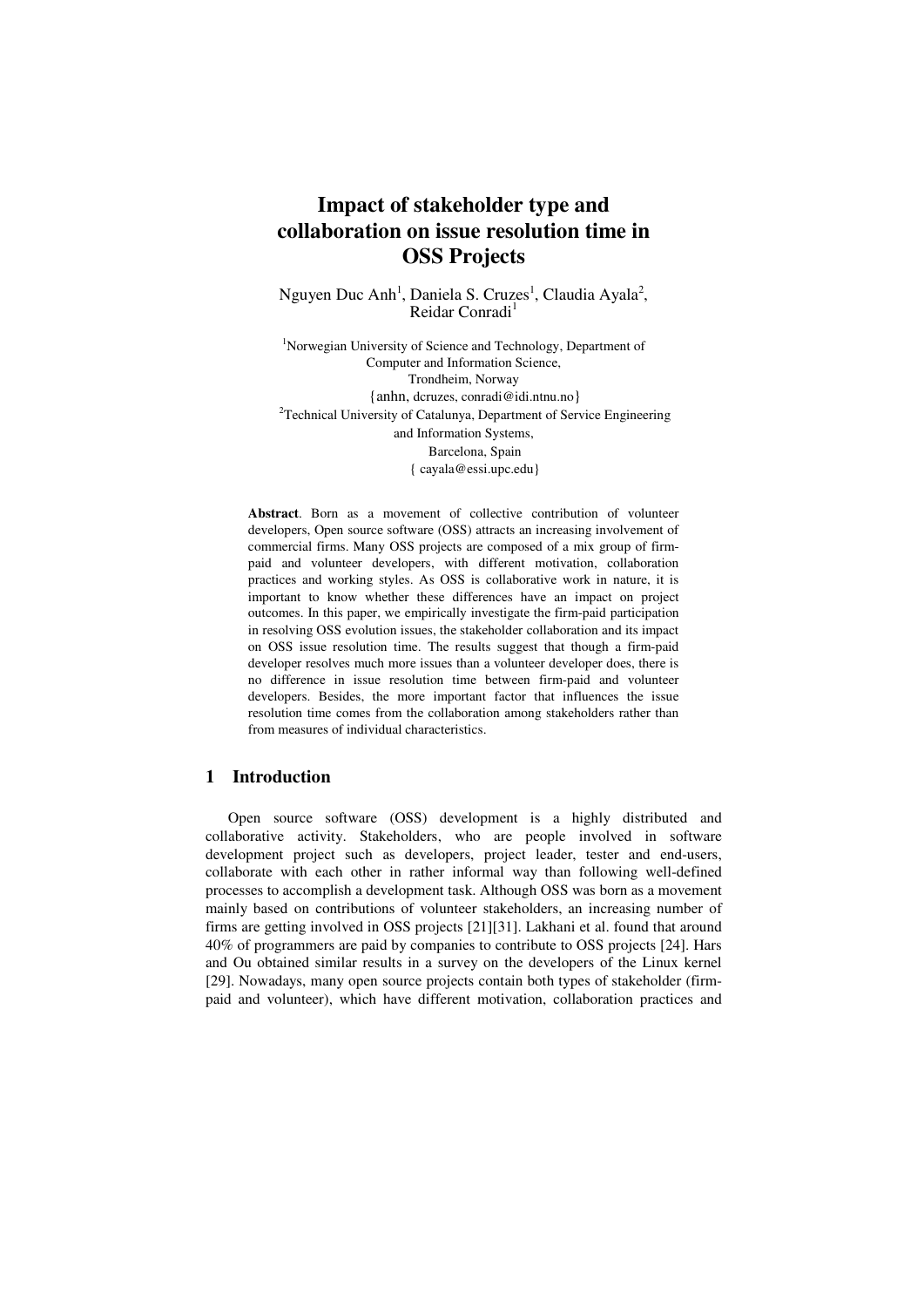working styles. For instance, firm-paid developers contribute to the OSS community as part of their jobs, which provide them financial motivation. In addition, they often also work on proprietary software since it constitutes a part of the business model of their sponsor firm [2][9][25]. They also have to learn the ways of the community and adjust to the rhythms and the demands of OSS development [2]. In contrast, volunteer developers are usually motivated by social or technical reasons to demonstrate or improve one's technical skills [9][25].

Literature has revealed several studies investigating the potential differences among firm-paid and volunteer developers in OSS projects [2][21][24][29][31]. While these studies are important, we claim that such differences are only meaningful if they have an impact on the OSS project outcomes such as quality of the source code, productivity of developers and activeness of the community. In this context, one of the important indicators of OSS project outcomes is the software issues resolution time. A software evolution issue (or software issue) is normally referred as a unit of work to accomplish an improvement in the system. Dealing with a software issue includes fixing defects, implementing new feature requests and enhancing current system features. The frequency and time needed for issues resolution can indicate the activeness of the OSS project. With the large amount of issues that occur from time to time, resolving them in a cost-effective manner is essential to achieve a high user satisfaction with less working effort.

Besides the impact of some special characteristics of a stakeholder (in the issue resolving process, they are usually reporters and assignees), the issue resolution time can be influenced by collaborative working process among reporters and assignees. Pinzger et al. mention the Coordination theory in OSS, which state that the interaction among stakeholders can impact software quality (such as mean time between failure) and work performance (such as defect removal effectiveness and problem fixing time) [30]. In the issue resolving process, stakeholders often use electronic media such as mailing lists, IRC and issue tracking systems to discuss, comment and clarify about a task [23][26]. The collaboration among stakeholders, such as discussion, instruction and clarification on an issue, is important to the completion of the issue-resolving task.

This study has three main objectives. First, we characterize the difference in the average amount of resolved issue and issue resolution time between a volunteer stakeholder and a firm-paid stakeholder. To best of our knowledge, there is no study that empirically investigates the influence of volunteers versus firm-paid developers on issue resolution time. Second, we investigate collaboration among stakeholders in OSS projects by using Social network metrics and analysis. Last, we explore the impact of the collaboration measures on issue resolution time. While there are several studies using Social network metrics investigating software quality (as described in Section 2.1), this is among the first attempts to apply these metrics on studying issue resolution time.

The rest of the paper is organized as follows. Section 2 presents a construction of stakeholder collaboration measure using Social network analysis (SNA). While Section 3 states our hypotheses, Section 4 describes our case study and data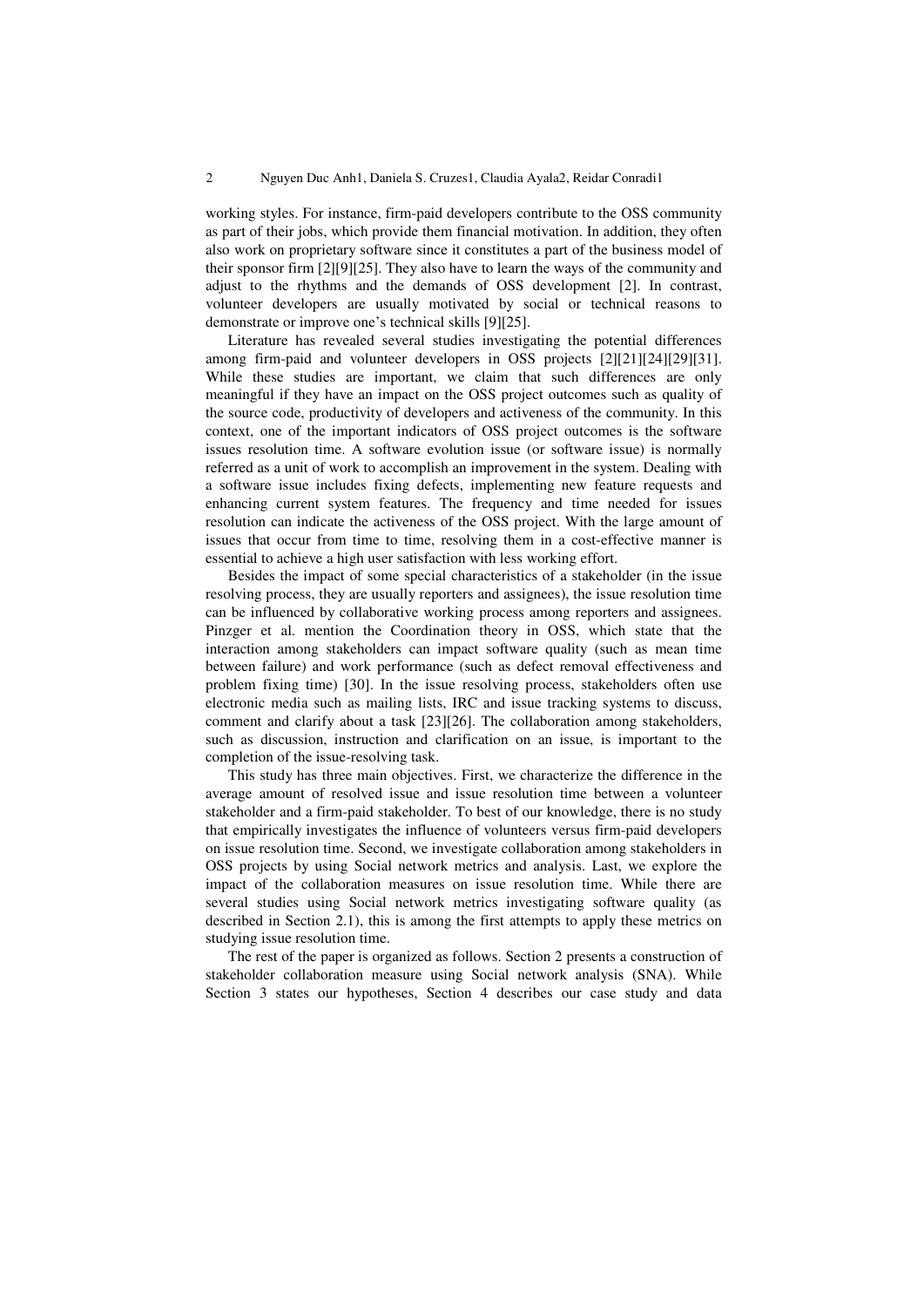collection procedure. Section 5 provides the hypotheses testing results. Section 6 discusses the findings and Section 7 identifies the threats to validity. The paper ends with a conclusion and future works.

# **2 Stakeholder collaboration measure by social network analysis (SNA)**

### **2.1 Impact of collaboration on software development**

As shown in Table 1, there are several studies exploring the impact of collaboration on software development outcomes. Bettenburg et al. studied the impact of social structure on software quality and find a statistical relation between communication flow between developers and users and post-release defect [6]. Abreu et al. investigated the Eclipse project and found a statistically significant positive correlation between communication frequency between developers and number of injected defects in the software [1]. Bird et al. showed that the sociotechnical network of software module and developer are able to predict if an entity is failure prone with greater accuracy than other methods [7]. Wolf et al. formed a developer-task network to explore the impact of developer communication on predicting a build integration fail [32]. Pinzger et al. constructed a developer-module network to predict the software failures [30].

More relevant to our focus are studies about relationship between developer collaboration and fixing/ resolution time of an issue. Feczak et al. empirically validated the coordination theory in open source projects and found that collaboration among stakeholders, measured by social network metrics, has positive relationship with the reciprocal time to fix a software defect [14]. Anbalagan et al. explored the relationship stakeholder participation information in predicting defect correction time and found a significant correlation between number of participants in defect report and median time taken to correct it [2]. Guo et al. used collaboration measure to predict which defect will get fixed and concluded that the more people who take an interest in a defect report, the more likely it is to be fixed [16]. In these studies the collaboration is based on a network of developer and quantified by SNA metrics.

#### **2.2 Issue-Stakeholder network measures**

Social network analysis (SNA) views social relationships in terms of network theory, studying network nodes, ties and measures relationships and flows between people, groups, organizations, other connected information/knowledge entities [15]. Similar to formularized networks in [1][6][7], we construct an undirected graph to represent a network of issue-stakeholders. The graph employs two types of nodes: stakeholders and issues. The possible stakeholder is a *reporter* (who reports the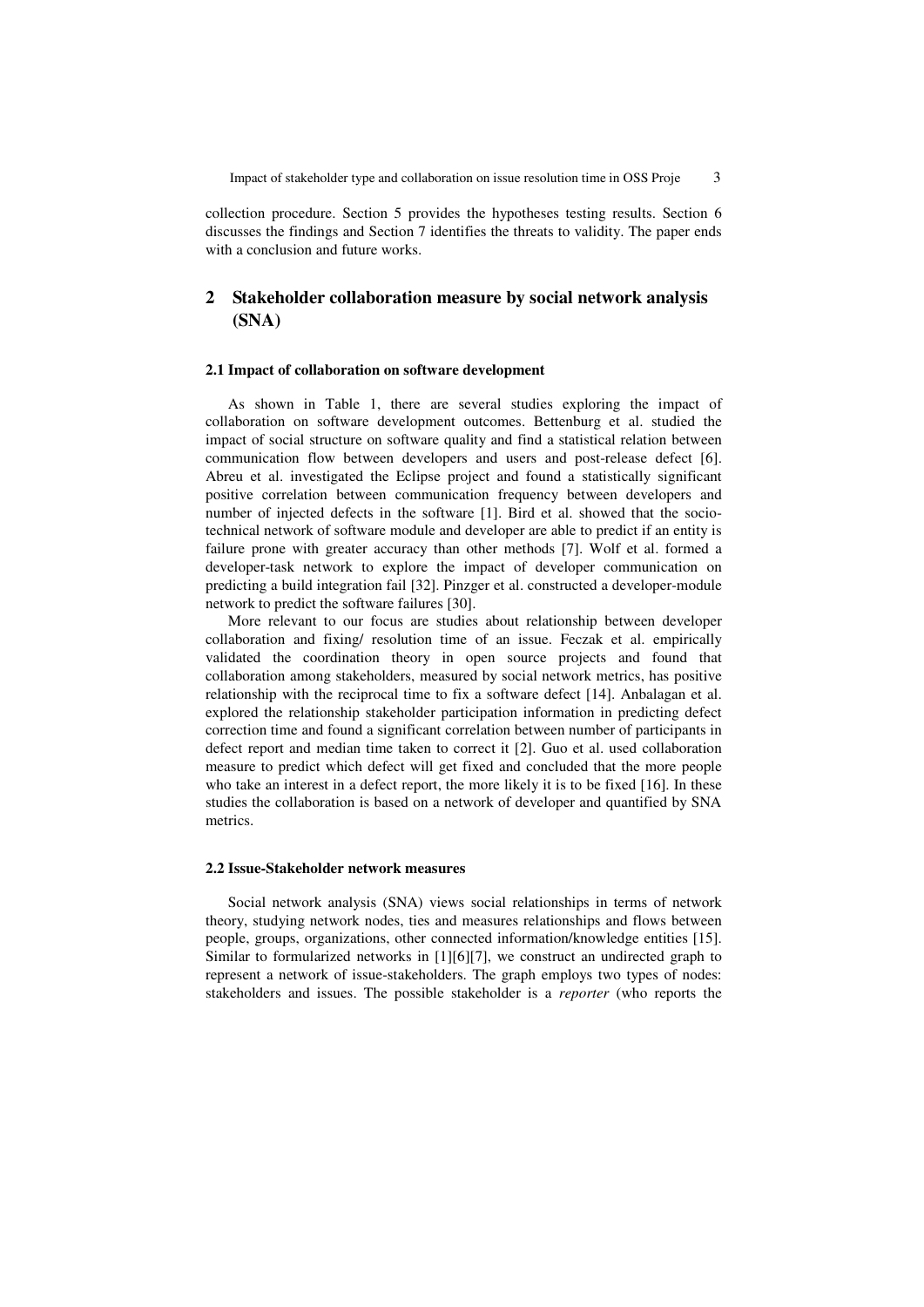issue), an *assignee* (who is assigned to resolve the issue) or a *commenter* (who comments or discuss about the issue). An edge represents one of relationship types between a stakeholder and an issue, such as an issue report, a report update, a comment on the issue and an issue assignment.

| <b>Studies</b>                         | Dependent<br><b>Variable</b>         | Collaboration<br><b>Variable</b>                                                                        | <b>Exploring</b><br><b>Method</b>                                 | <b>Test</b><br><b>Results</b>                                      |
|----------------------------------------|--------------------------------------|---------------------------------------------------------------------------------------------------------|-------------------------------------------------------------------|--------------------------------------------------------------------|
| <b>Bettenb</b><br>urg et<br>al.<br>[6] | No of post-<br>released<br>defects   | Participant reputation<br>(number of message<br>contributed)                                            | Multiple linear<br>regression<br>model in one<br>dataset          | Increase<br>predictive power<br>of prediction<br>model 11.66%      |
| Abreu et<br>al. $[1]$                  | Number of<br>changes                 | Number of message in<br>mailing list<br>Number of message from<br>high-centrality-degree<br>developers  | Spearman's<br>correlation                                         | $R = 0.1$ to 0.45<br>p < 0.001<br>$R = 0.06$ to 0.16<br>p < 0.05   |
| Bird et<br>al. [7]                     | Post-released<br>defect<br>proneness | Developer-component<br>network measures, e.g.:<br>centrality degree                                     | Release-cross<br>Multiple<br>Logistic<br>regression               | Recall: 0.705 to<br>0.859.<br>Precision: 0.747<br>to 0.827         |
| Wolf et<br>al. [32]                    | <b>Build failure</b><br>likelihood   | Developer-developer<br>network measures:<br>density, centrality,<br>betweenness and<br>structural holes | Bayesian<br>classifier                                            | Recall: $\overline{0.62}$ ,<br>Precision: 0.75                     |
| Pinzger<br>et al.<br>[30]              | No of failure                        | No of authors, no of<br>commits, networks<br>measures - Freeman<br>centrality degree and<br>betweenness | Spearman<br>correlation<br>Multiple linear<br>regression<br>model | $R = 0.503$ to<br>$0.747$ , p< $0.01$<br>$R^2$ = 0.698 to<br>0.746 |
| Andrew<br>et al. $[5]$                 | Vulnerability<br>of a file           | Betweenness measures,<br>number of developers<br>and number of commits                                  | Mann-<br>Whitney-<br>Wilcoxon<br>(MWW) test                       | Higher values<br>for vulnerable<br>file.<br>p<0.0001               |
| Feczak<br>et al.<br>$[14]$             | Reciprocal<br>Time to Fix            | Stakeholder network<br>measure – Freeman<br>centrality degree                                           | Spearman<br>correlation                                           | $R = 0.13$ to 0.35<br>p < 0.05                                     |
| Anbalag<br>an et al.<br>$[2]$          | Defect<br>resolution<br>time         | Number of unique<br>participants                                                                        | Spearman<br>correlation                                           | $R = 0.22$<br>p < 0.0001                                           |
| Guo et<br>al. [16]                     | Likelihood<br>of fixed<br>defect     | Defect opener reputation,<br>number of defect report<br>editors and assignee                            | Chi square test<br>Correlation test                               | p < 0.0001<br>Not reported                                         |

Table 1: Studies about collaboration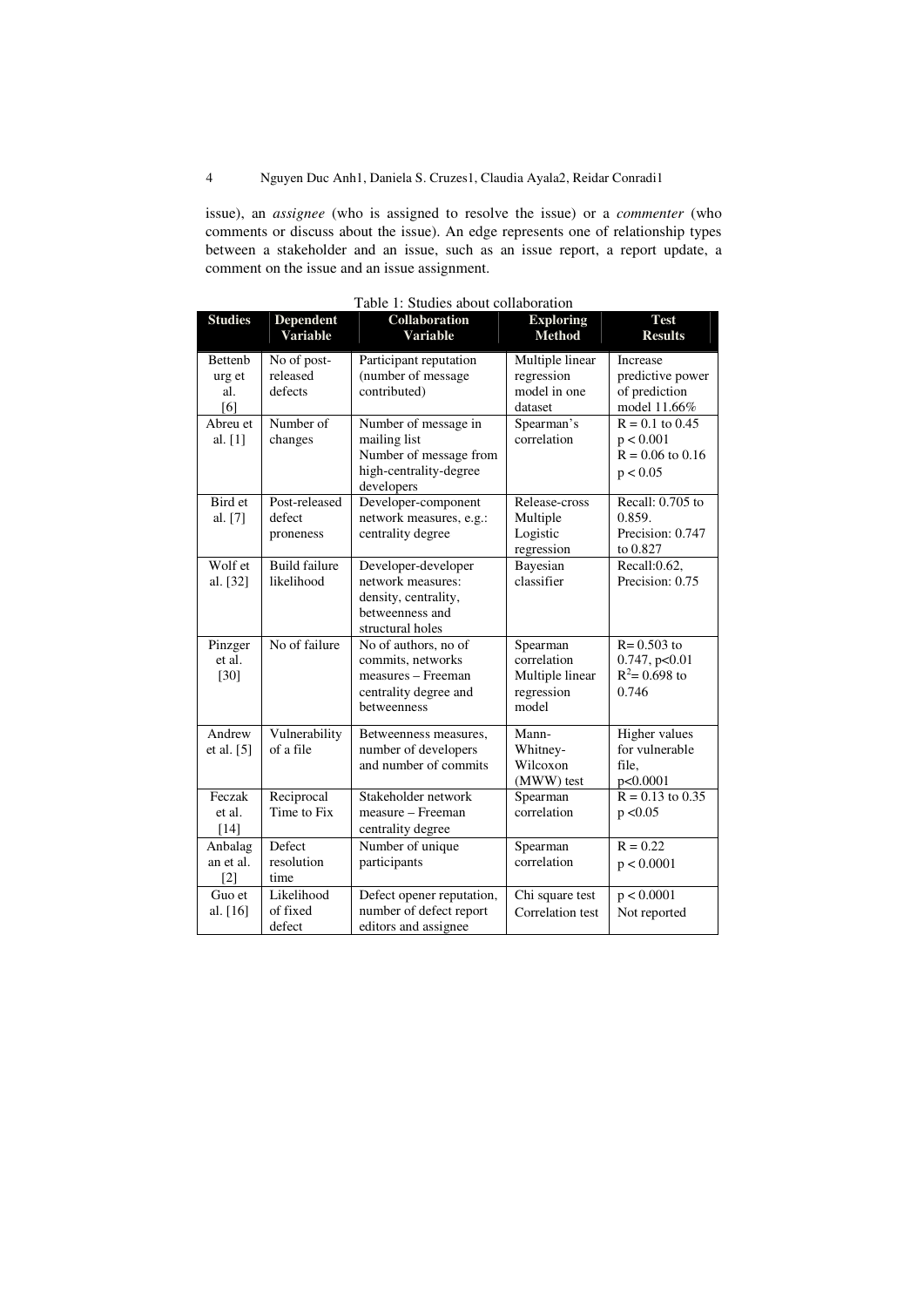

Figure 1: Issue-stakeholder network in issue resolution

To establish the issue-stakeholder network, we use the social network analysis tool, called ORA<sup>1</sup>. The most common measure in SNA is centrality, which denotes the structural power position of a node in a given network. There are three centrality measures in SNA, namely Freeman degree centrality, closeness and betweeness. In the scope of this study, we investigate Freeman centrality degree since this metric is successfully applied in relevant studies as in [14][30][32]. In our network, the Freeman degree centrality of an issue represents the number of unique stakeholders that are involved in the issue. The higher centrality degree an issue is, the more stakeholders work on it (reporting, commenting or resolving it). For example, in figure 1, more stakeholders handle issue 3 than other issues. Therefore, Issue 3 has higher centrality degree than other issues. The centrality degree of an issue is calculated as in Formula 1:

$$
Gd(i) = \frac{d(i)}{n-1} \tag{1}
$$

*with d(i) is the node degree of a issue,* 

*n is the total number of stakeholders and issues* 

Similarly, the Freeman degree centrality of a stakeholder is the number of issues directly linked to the stakeholder. We also want to explore whether stakeholder centrality has an impact on issue resolution time. For each issue, we calculate the accumulative stakeholder centrality degree (Cs) as a sum of centrality degrees of all involved stakeholders, as in Formula 2:

$$
Cs(i) = Gdass(i) + Gdrep(i) + \sum Gdcom(i)
$$
 (2)

*with Gdass(i), Gdrep(i) and Gdcom is the centrality degree of assignee,* 

<sup>1</sup> http://www.casos.cs.cmu.edu/projects/ora/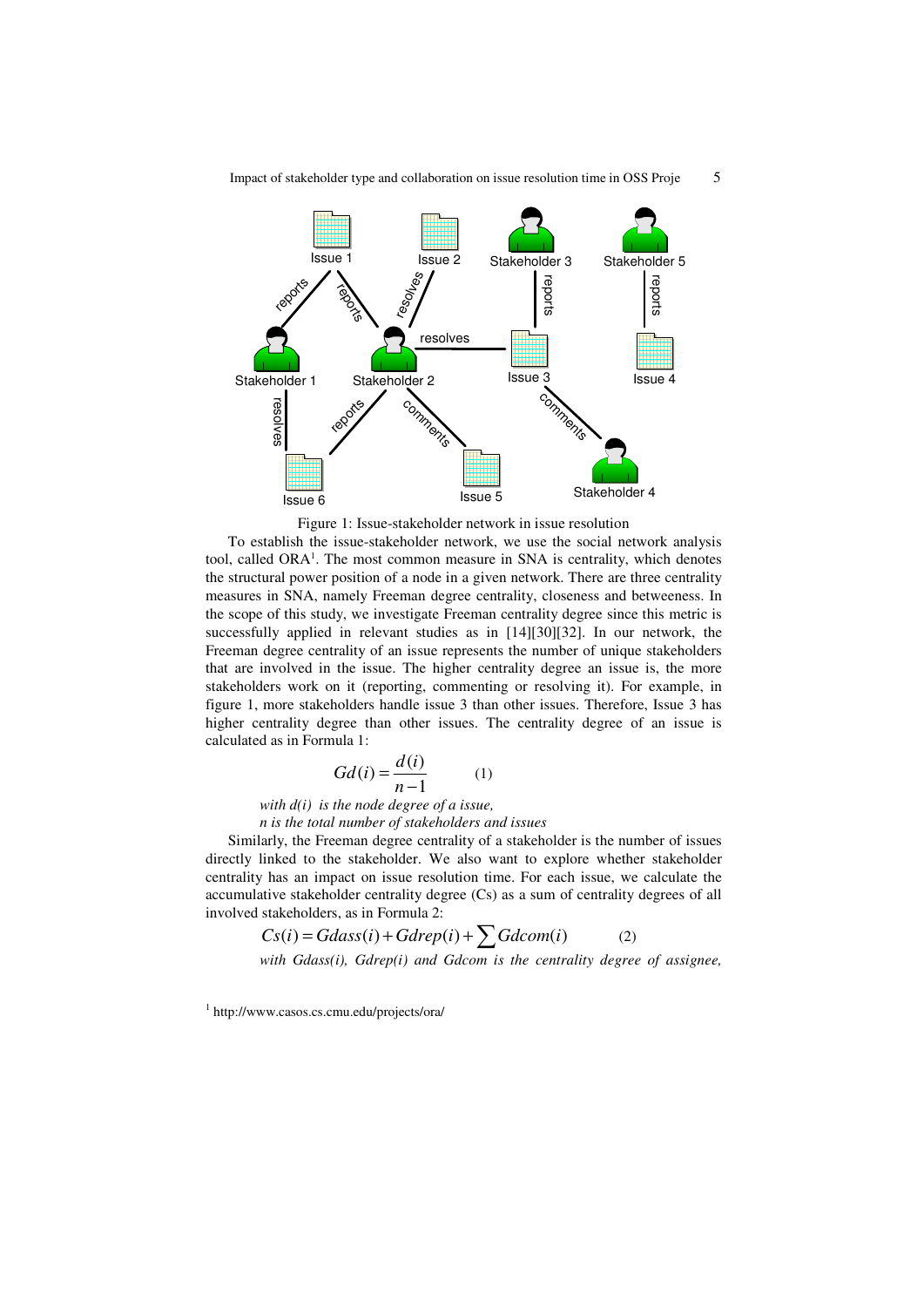#### *reporter and commenter correspondently.*

Illustrated by Figure 1, the Freeman centrality degree of Stakeholder 2 is 5/11 and the degree of Stakeholder 3 is 1/11, which shows that Stakeholder 2 involves in more issues than Stakeholder 3 does. Issue 3's centrality degree is 3/11 and accumulative stakeholder centrality degree is 7/11.

# **3 Research hypotheses**

In our context, a firm-paid stakeholder is an assignee or a reporter that works for a commercial company that uses and contributes to the development of an OSS project. We observe that many firm-paid assignees are also main contributors in developing the OSS product. While these core project members have significant contributions in developing the software [12], we would like to know whether they significantly contribute to resolving issues in the software evolution phase. Therefore, our first hypothesis is that:

*H1: The stakeholder's centrality degree of a firm-paid assignee is higher than those of volunteer assignee. (Null hypothesis: there is no difference in distribution of stakeholder centrality degrees between firm-paid and volunteer assignees).*

Since firm-paid assignees also include the core members of the projects, they are assumed to have more knowledge and experience in developing the OSS product than peripheral members do [12]. Therefore the time should be different for the group of volunteer assignee and the group of firm-paid assignees. Our second hypothesis is that:

*H2: There is a difference in mean issue resolution time between firm-paid and volunteer assignees. (Null hypothesis: there is no difference in mean issue resolution time between firm-paid and volunteer assignees).* 

An issue with many stakeholders involved might relates to many different software modules or different development tasks. Therefore, the complexity of such issues is higher and thus, it takes the assignee longer time to resolve. Our third hypothesis is that:

*H3: The higher number of stakeholders gets involved, the longer the issue resolution time is. (Null hypothesis: there is no correlation between the number of stakeholders involved in an issue and the issue resolution time).* 

A larger number of comments and discussions on an issue may be caused by problems on the issue description (which leads to confusion or dissensus among stakeholders) or by the complexity of the resolving task and could lead to longer resolution time. Our last hypothesis is that:

*H4: The higher number of message exchanged in an issue, the longer the issue resolution time is. (Null hypothesis: there is no correlation between the number of message exchanged in an issue and the issue resolution time).*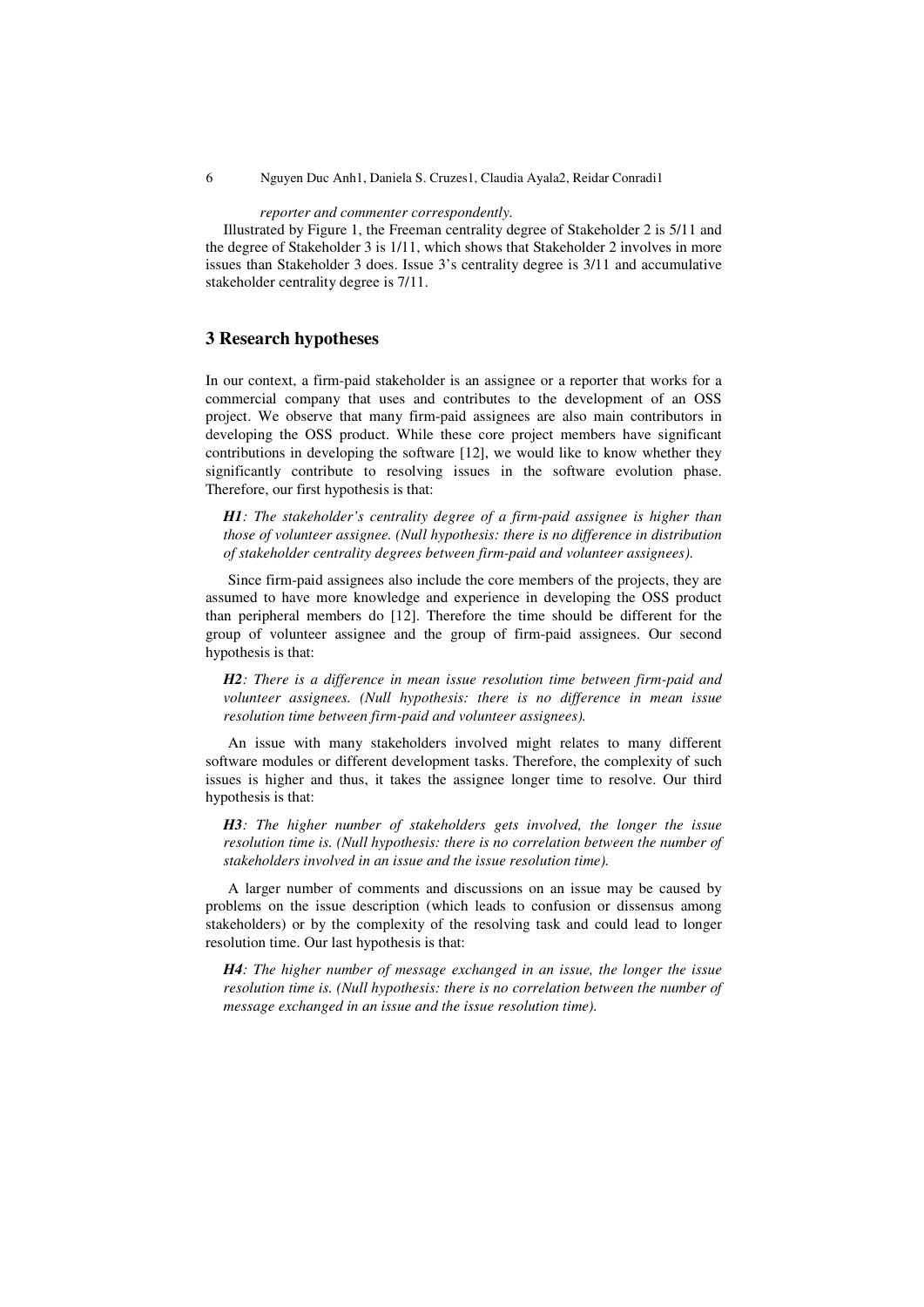# **4 The case study**

### **4.1. Projects Context and Selection**

Three OSS projects were selected for our study, namely Qt, Qpid and Geronimo. The reasons for selecting these projects were: (1) these projects are active and ongoing for at least 4 years, which ensure the scale of the datasets; (2) there are similar issue tracking system used in these projects, which facilitate the data collection; (3) these projects are similar in business domain and technical level, reducing the variability of the results, and, (4) these projects are significantly influenced by firm-paid developers, which enable the investigation of the impact of stakeholder types.

**Qt** is an Open Source cross-platform framework developed by Qt Development Frameworks (Nokia) based on the programming language C++ and offering common components such as networking, OpenGL, multimedia and a widget toolkit<sup>2</sup>. **Qpid** is an cross-platform Open Source enterprise messaging system developed around the open standard Advanced Message Queuing Protocol (AMQP), implemented in both  $C_{++}$ ,  $C_{+}$ , Python, Ruby and Java<sup>3</sup>. The project originated from a joint venture mostly consisting of code by Red Hat, Iona and JP Morgan. **Geronimo** is a server runtime framework that pulls together the Open Source alternatives to create runtimes that meet the needs of developers and system administrators and open-source, Apachelicensed<sup>4</sup>. The project originated from IBM developers.

### **4.2. Data collection and preprocessing**

All the issues are collected from the JIRA repository<sup>5</sup> of the respective projects. The summary of datasets was performed as described in Table 2, with the main, owner firm of each project, the time frame of the issues collected for analysis, the total number of issues, number of developers and reporters of issues (people that collaborated with the project during this period), the total number of issues in the repository and the total number of issues that we used for our analysis.

| 1 WOIV 81 100 WV VOIIVVIOII II OIII VWOVO OVWW |                |                    |                |  |  |  |
|------------------------------------------------|----------------|--------------------|----------------|--|--|--|
| Info.\ Projects                                | $\mathbf{O}$ t | Opid               | Geronimo       |  |  |  |
| Main Firms                                     | Ot (Nokia)     | Red Hat, JP Morgan | <b>IBM</b>     |  |  |  |
| Time Frame                                     | 11/03-12/10    | $9/06 - 12/10$     | $8/03 - 12/10$ |  |  |  |
|                                                | $(85$ months)  | $(51$ Months)      | (87 Months)    |  |  |  |
| Number of Stakeholders                         | 1568           | 126                | 405            |  |  |  |
| No of issues                                   | 16818          | 3016               | 5697           |  |  |  |
| No of selected issues                          | 9921           | 2278               | 4787           |  |  |  |

Table 2: Issue collection from cases study

2 Qt project - http://qt.nokia.com/

4 Geronimo project - http://geronimo.apache.org/

5 JIRA–bug, issue and project tracking system, http://www.atlassian.com/software/jira/

<sup>3</sup> Qpid project - http://qpid.apache.org/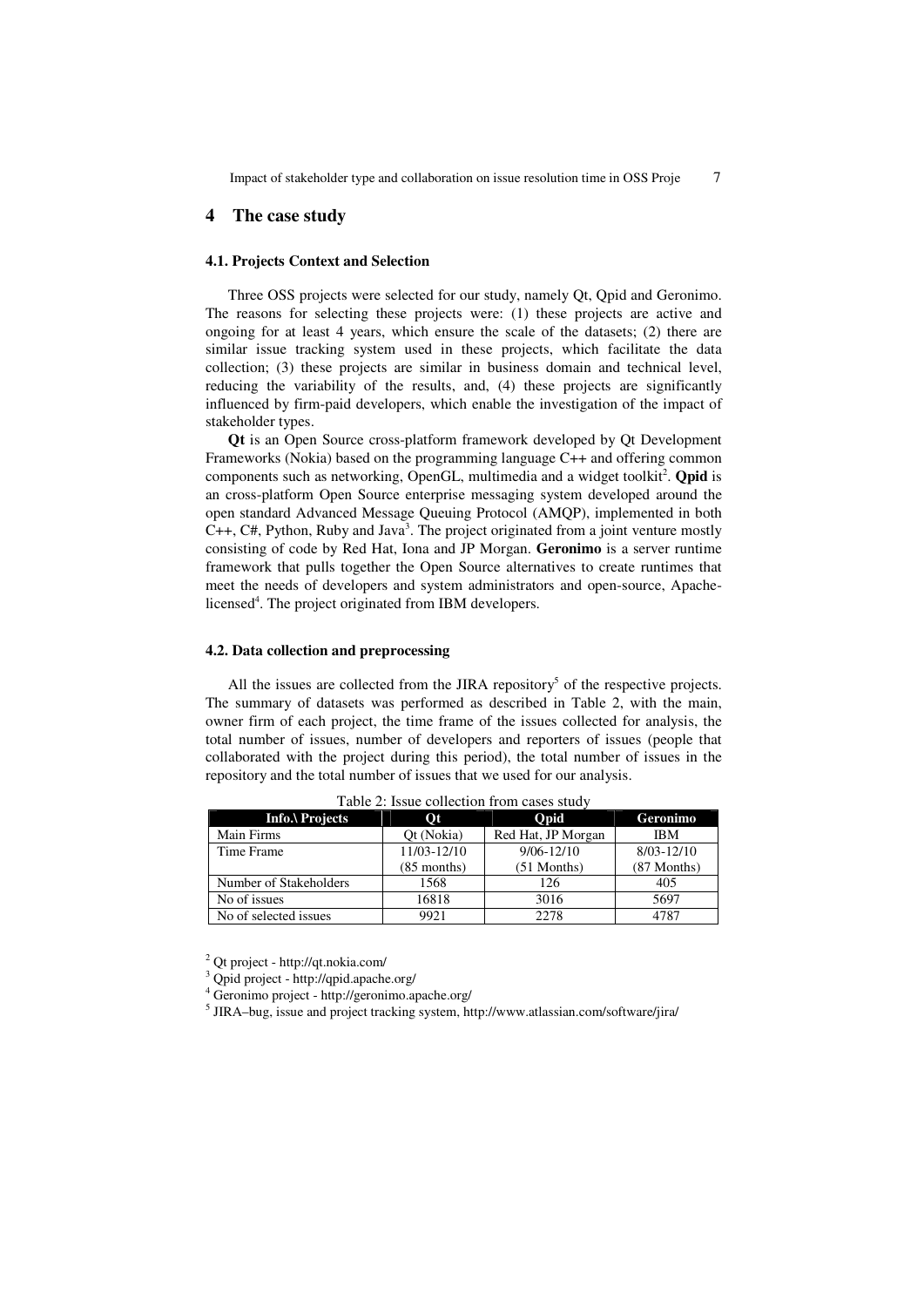#### 8 Nguyen Duc Anh1, Daniela S. Cruzes1, Claudia Ayala2, Reidar Conradi1

Issue resolution time was computed based on the *created time* field and the *issue resolved time* field. We excluded the issues that are not possible to calculate the issue resolution time, the issues that did not have the *reporter* or *assignee* information (stated as *unassigned* or *unknown*), and issues with invalid stakeholder information (as described below). Some outliers were also taken out by an outlier detection function implemented in the  $R^6$  package. The classification of stakeholder type (firmpaid or volunteer) was manually executed by searching stakeholder name and professional information on the Internet. The stakeholder is classified as firm-paid when: (1) the stakeholder name and company name is explicitly provided in the OSS project, (2) the stakeholder's company information is found in social networking site such as Facebook, LinkedIn, Xing and personal blogs, (3) the stakeholder's email has a private company domain. For stakeholders with frequent changes of occupation, the stakeholder company profile in this study is determined as the company one worked during the time one contributed to the OSS project. After collecting stakeholder information, we synchronized the stakeholder name and alias to avoid replicated data. Table 2 describes the total number of stakeholders that involve in the OSS projects in the time period that data are collected. Collaboration information was extracted from the issue tracking system and the mailing list of OSS projects using a Perl script. For each issue, we collected comments, edits on the issue report and issue-related messages from the project mailing list.

### **4.3 Descriptive statistics**

Table 3 presents the distribution of reported issues by stakeholder types in Qpid, Geronimo and Qt correspondingly. We observe that stakeholders from Redhat and JP Morgan in Qpid (53.6% of reported issues) and stakeholders from IBM in Geronimo (60.8% of reported issues) are the ones reporting the majority of issues. Surprisingly, the largest amount of reported issues comes from volunteer reporters (44.9% of reported issues) in Qt. This difference can be explained by the large amount of endusers involved in the Qt project, who directly report their problem, in the issue project tracking system. Table 4 shows the distribution of resolved issues by stakeholder types. As expected, most of the issues are resolved by developers from the hosted company such as Redhat and JP Morgan (62.4% of resolved issues) in Qpid, IBM (71.6% of resolved issues) in Geronimo and Nokia (62% of resolved issues) in Qt.

Figure 4 shows box plot charts of issue centrality and issue-based messages in the three projects. In Figure 4a, we observe that most of issues are touched by 1 to 3 stakeholders, other than the reporter. In Figure 4b, the average number of issue-based messages is similar among three projects. We see that common number of message exchanged around an issue in three projects are from 0 to 4 messages, slightly vary among projects.

6 The R Project for Statistical Computing - http://www.r-project.org/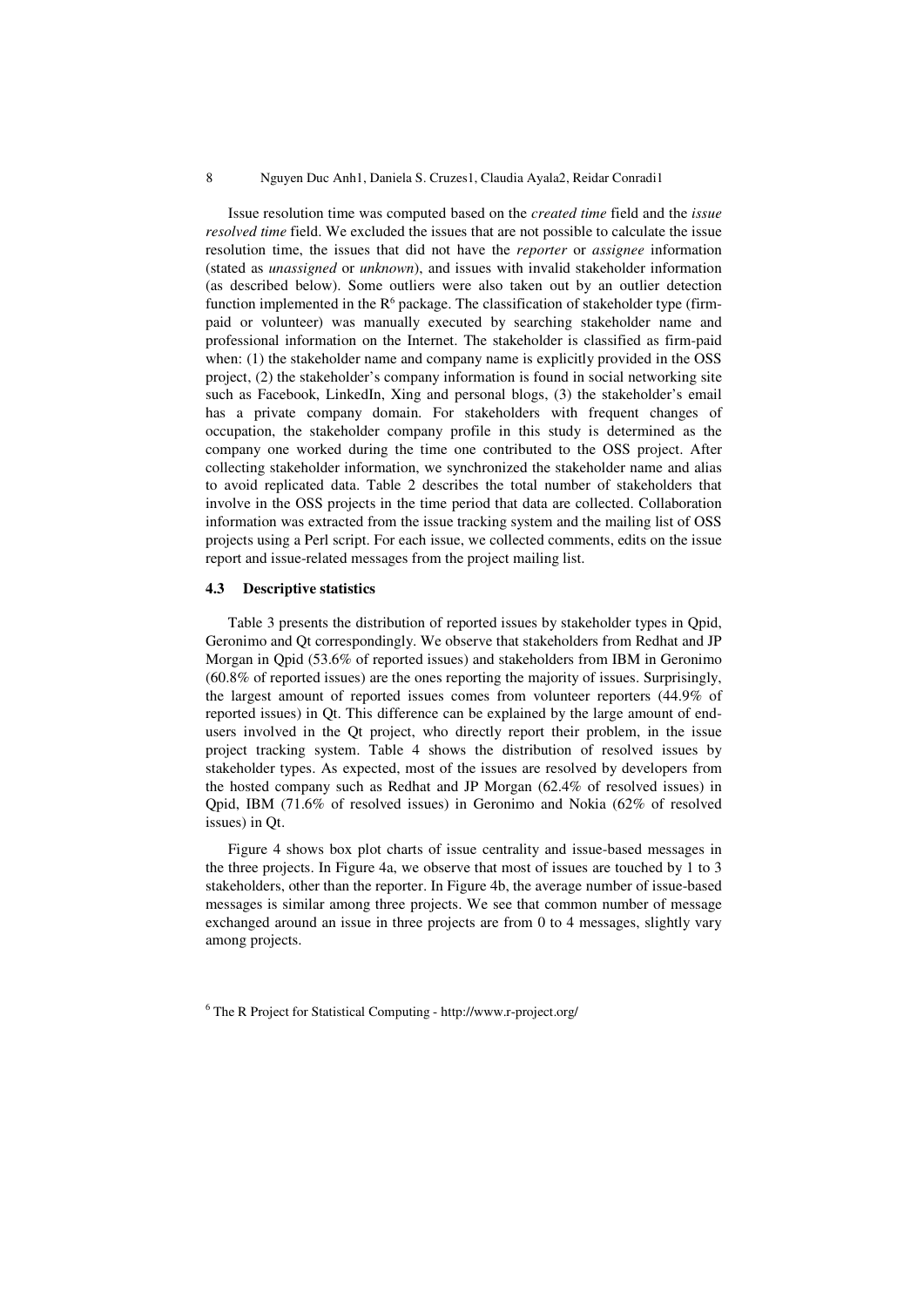| Table 5: Firm-contribution in reporting issue |                |                |              |  |  |  |
|-----------------------------------------------|----------------|----------------|--------------|--|--|--|
| Type                                          | Opid           | Geronimo       | <b>Ot</b>    |  |  |  |
| Individual                                    | 453 (19.9%)    | $1205(25.0\%)$ | 4452 (44.9%) |  |  |  |
| Other company                                 | 605(26.5%)     | 683 (14.2%)    | 1124 (11.3%) |  |  |  |
| Main Firms                                    | $1220(53.6\%)$ | 2919 (60.8%)   | 4345 (43.8%) |  |  |  |
| <b>Total</b>                                  | 2278 (100%)    | 4787 (100%)    | 9921 (100%)  |  |  |  |

Table 3: Firm-contribution in reporting is

| Table 4: Firm-contribution in resolving issue |               |               |                |  |  |  |
|-----------------------------------------------|---------------|---------------|----------------|--|--|--|
| Type                                          | Opid          | Geronimo      | <b>Ot</b>      |  |  |  |
| Individual                                    | $252(11.1\%)$ | 401 $(8.4\%)$ | 2463 (24.8%)   |  |  |  |
| Other company                                 | 604(26.5%)    | $956(20.0\%)$ | 1315 (13.2%)   |  |  |  |
| Main Firms                                    | 1422 (62.4%)  | 3420 (71.6%)  | $6143(62.0\%)$ |  |  |  |
| <b>Total</b>                                  | 2278 (100%)   | 4787 (100%)   | $9921(100\%)$  |  |  |  |



Figure 4a, b: Descriptive of issue centrality and issue-based messages

# **5 Hypotheses Testing Results**

# **5.1 H1: The stakeholder centrality degrees of firm-paid stakeholders are higher than those of volunteer assignee.**

Due to the fact that stakeholder centrality degrees are not normally distributed as observed from histogram and descriptive statistics, we used Wilcoxon rank-sum test [13].

| <b>Projects</b> | Firm-paid | Median centrality of Median centrality of<br><b>Volunteer</b> | <b>Significance level</b> |
|-----------------|-----------|---------------------------------------------------------------|---------------------------|
| Geronimo        | 0.0169    | 0.0049                                                        | $p=0.0014$                |
| Opid            | 0.0114    | 0.0057                                                        | $p=0.0251$                |
|                 | 0.0131    | 0.0024                                                        | $p=0.0014$                |

Table 5: Resolution time of volunteer vs. firm-paid developers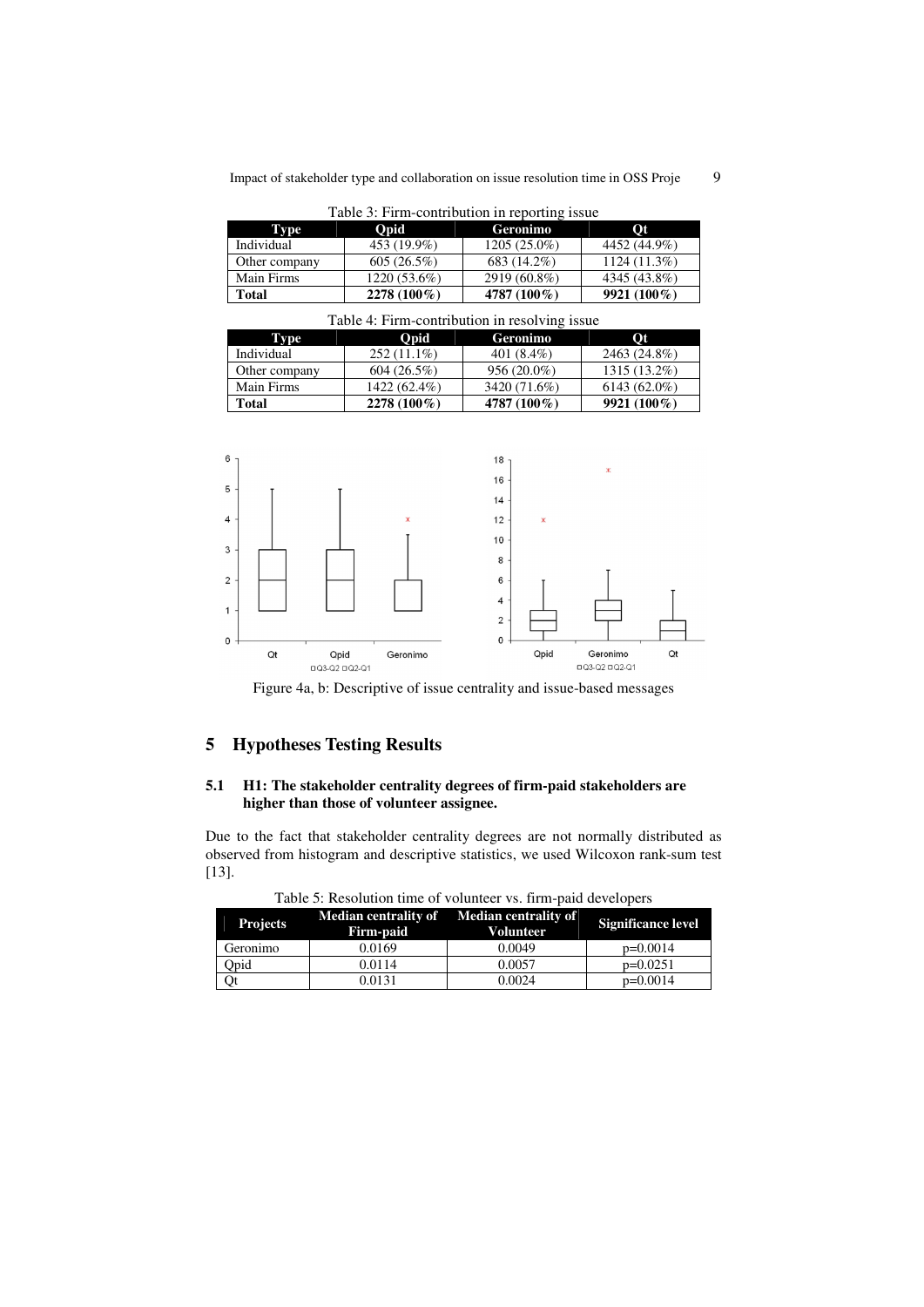#### 10 Nguyen Duc Anh1, Daniela S. Cruzes1, Claudia Ayala2, Reidar Conradi1

All the tests are performed using the statistic package R with alpha  $= 0.05$ . The null hypothesis H1, which stated that there is no difference in stakeholder centrality degree between firm-paid and volunteer assignee was investigated with a one-tail test. The results are shown in Table 5. In all cases, the median values of centrality degree in the firm-paid groups are significantly higher than those in the volunteer groups. In particular, the number of issues involved by a firm-paid stakeholder is at least two times higher than ones involved by volunteer stakeholder in all projects. The p-values in all tests allow us to reject the null hypotheses in all projects. We accept the alternative hypothesis that the centrality degree of firm-paid stakeholders is higher than one of volunteer stakeholders.

### **5.2 H2: There is a difference in distribution of issue resolution time between firm-paid and volunteer assignee.**

The distribution of issue resolution time between firm-paid assignee and volunteer assignee is shown in Figure 5. From the graph, we notice that the difference between these two groups in Qt and Qpid is very small. In Geronimo, there is a slightly higher difference in distribution of issue resolution time between firm-paid and volunteer assignee, but the high standard deviation could make this insignificant. To test whether there is a difference in issue resolution time between firm-paid and volunteer developers, we also used the Wilcoxon rank-sum test.

The null hypothesis H2, which stated that there is no difference in issue resolution time between firm-paid and volunteer assignee was investigated with a two-tail test. The results are shown in Table 6. We observed that in three cases, the test with Geronimo data revealed a significant difference in resolution time between two groups while those with Qt and Qpid data did not. Therefore, the null hypothesis was rejected only in Geronimo dataset at significance level 95%. In Qpid and Qt, we accept the assumption of the null hypothesis.



Figure 5: Issue resolution time (days) between volunteer and firm-paid stakeholder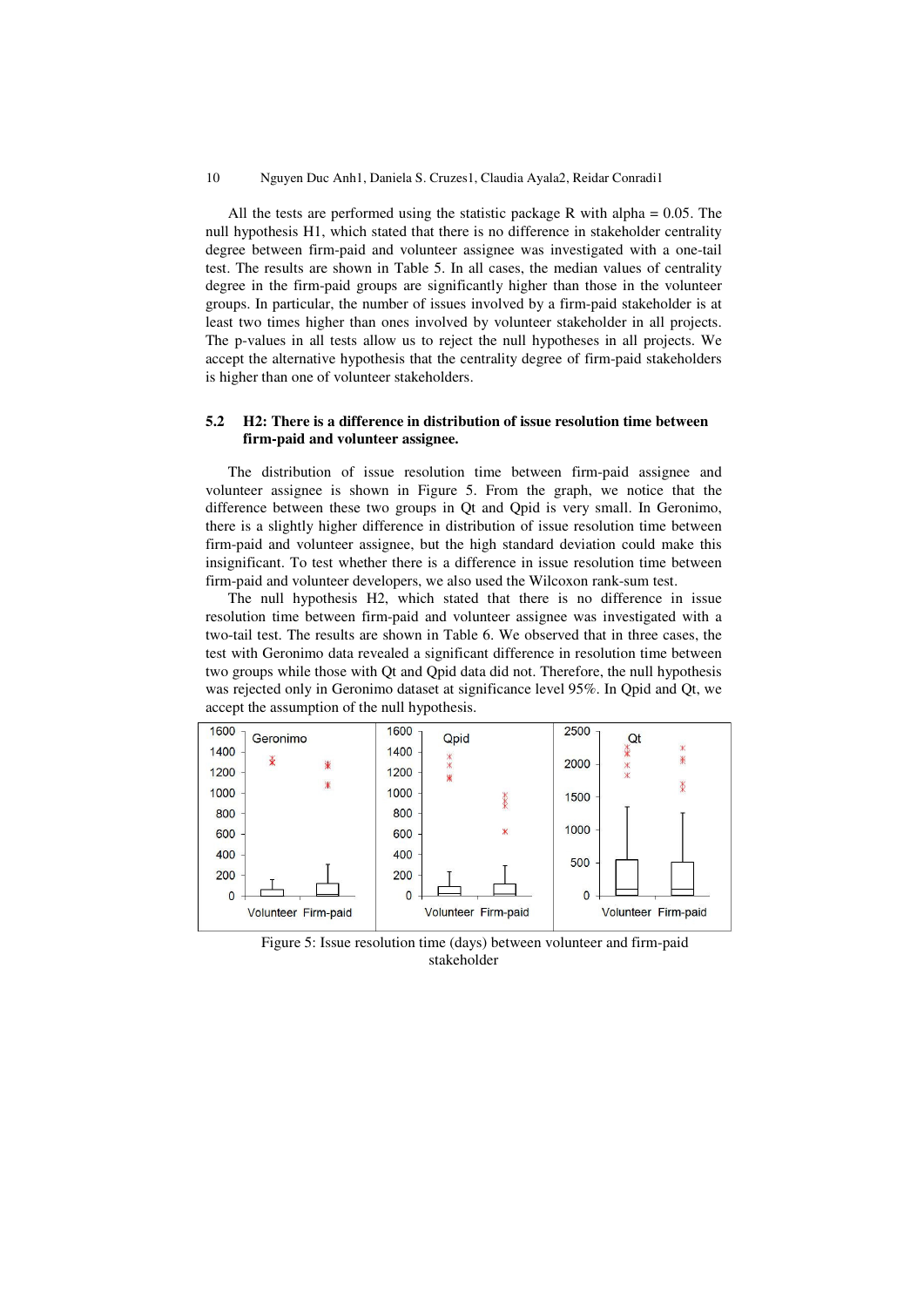| <b>Projects</b> | <b>Median resolution</b><br>time by Firm-paid | <b>Median resolution</b><br>time by Volunteer | <b>Significance level</b> |
|-----------------|-----------------------------------------------|-----------------------------------------------|---------------------------|
| Geronimo        |                                               |                                               | $p=0.0000$                |
| Dpid            |                                               |                                               | $p=0.1653$                |
|                 | 102                                           | I () 1                                        | $p=0.4911$                |

Table 6: Resolution time of volunteer vs. firm-paid developers

### **5.3 H3: The higher number of stakeholders gets involved, the longer the issue resolution time is, and H4: The higher number of message exchanged in an issue, the longer the issue resolution time is**

We performed a pair-wise correlation analysis among number of message, issue centrality degree, sum of stakeholder centrality and issue resolution time. The correlation matrixes for Qt, Qpid and Geronimo projects are shown in

Table 7, Table 8 and Table 9 respectively. The mark "\*\*" represents a significance level at 0.01. Referring to Hopskin interpretation of value of correlation coefficient [22], the correlation between number of task-based messages and issue resolution time is significant at minor level in Qt, Qpid while it is at moderate level in Geronimo. The correlation between issue centrality and its resolution time is at a minor level for Qt and at a moderate level for Qpid and Geronimo. Besides, the correlation coefficient between stakeholder accumulative centrality and resolution time is slightly higher than the one of issue centrality. All of these correlation coefficients are significant at level 0.01, which let us reject the null hypotheses for H3, H4 and accept the alternative ones. It is noticed that among three variables, the accumulative stakeholder centrality degree has the largest correlation coefficient with issue resolution time in all projects.

|                   | No of | Issue     | Sum. Stak. | Resol.    |
|-------------------|-------|-----------|------------|-----------|
|                   | mess. | centr.    | centr.     | time      |
| No of mess.       |       | $0.413**$ | $0.460**$  | $0.125**$ |
| Issue centr.      |       |           | $0.213**$  | $0.172**$ |
| Sum. Stak. centr. |       |           |            | $0.262**$ |
| Resol. time       |       |           |            |           |

Table 7 - Pairwise correlation for Qt

|                   | No of | Issue     | Sum. Stak. | Resol.    |
|-------------------|-------|-----------|------------|-----------|
|                   | mess. | centr.    | centr.     | time      |
| No of mess.       |       | $0.569**$ | $0.423**$  | $0.243**$ |
| Issue centr.      |       |           | $0.199**$  | $0.310**$ |
| Sum. Stak. centr. |       |           |            | $0.331**$ |
| Resol. time       |       |           |            |           |

Table 8: Pairwise correlation for Qpid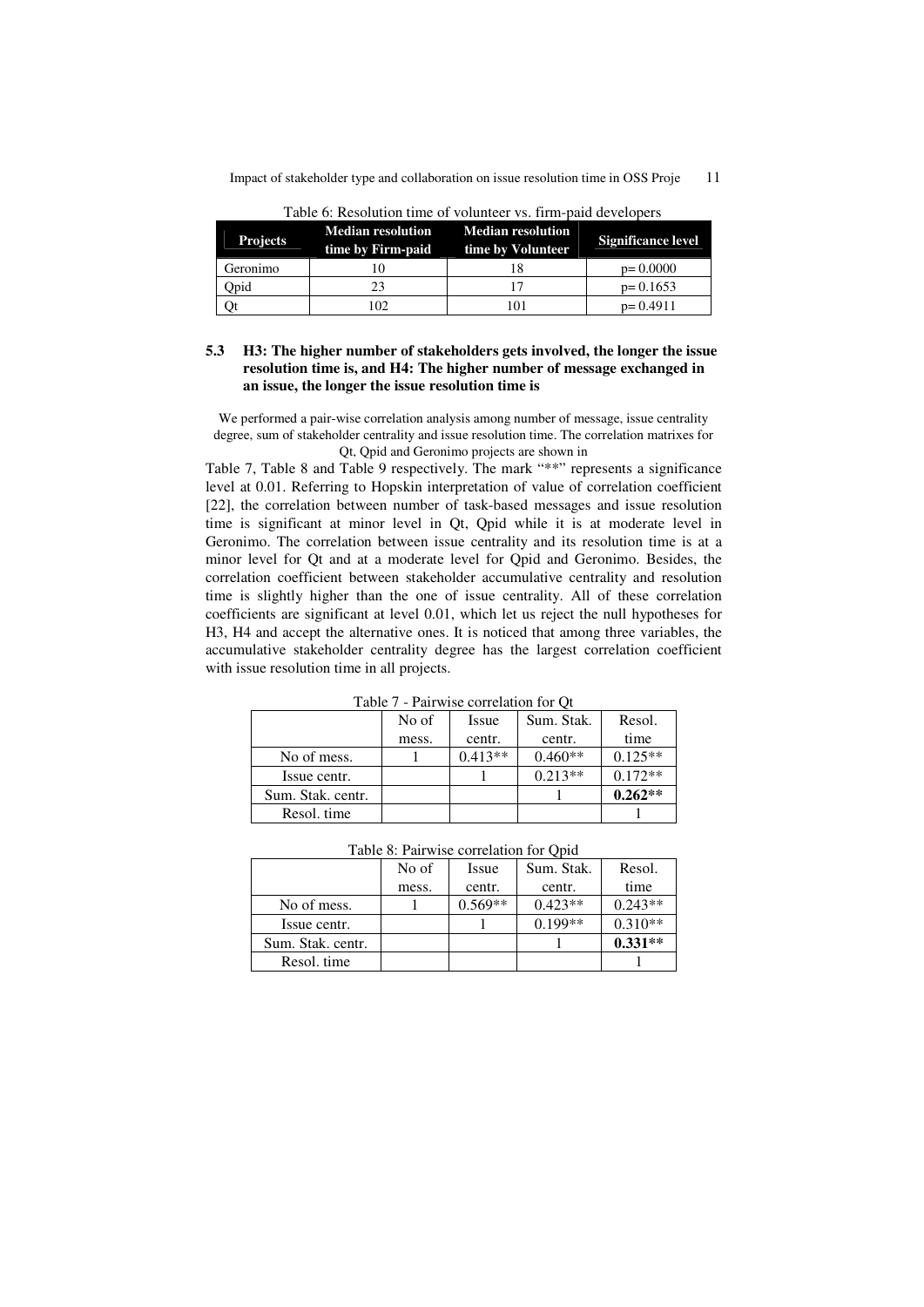| 12 |  |  | Nguyen Duc Anh1, Daniela S. Cruzes1, Claudia Ayala2, Reidar Conradi1 |  |
|----|--|--|----------------------------------------------------------------------|--|
|----|--|--|----------------------------------------------------------------------|--|

| Taone 9. Tan wise conferancii for ciclomino |       |           |            |           |  |
|---------------------------------------------|-------|-----------|------------|-----------|--|
|                                             | No of | Issue     | Sum. Stak. | Resol.    |  |
|                                             | mess. | centr.    | centr.     | time      |  |
| No of mess.                                 |       | $0.491**$ | $0.382**$  | $0.416**$ |  |
| Issue centr.                                |       |           | $0.251**$  | $0.303**$ |  |
| Sum. Stak. centr.                           |       |           |            | $0.409**$ |  |
| Resol. time                                 |       |           |            |           |  |

Table 9: Pairwise correlation for Geronimo

# **6. Discussion of Results**

Table 10 summarizes the results described in the previous section for each hypothesis. Concerning **hypothesis H1**, the statistical test results accept the hypotheses in all cases, which show the centrality degrees of firm-paid stakeholders are significantly higher than those of volunteer stakeholders. This result characterizes the distribution of labor between firm-paid and volunteer stakeholders. It indicates that in the issue-resolving process, a firm-paid stakeholder involves in much more issues than a volunteer stakeholder does.

On testing **hypothesis H2**, the issue resolution time varies between firm-paid and volunteer stakeholders only in one out of three investigated projects. Therefore, we can conclude that the stakeholder type is unlikely an influenced factor on issue resolution time. The data suggests that while volunteer and firm-paid developers participate in OSS projects with different motivation and working approaches, these differences do not have an impact on their issue resolution time.

In the result for **H3 and H4,** the correlation tests reveal a significantly positive correlation between collaboration measures, such as number of message, number of involved stakeholder and issue resolution time. It implies that the high collaboration level in an issue, e.g. high number of messages exchanged or high number of involved stakeholders indicates a longer resolution time. This may be due to the complexity of the task that relates other issues or software modules; or that the poor quality of the issue description leads to demands of explanation and discussion. However, we are aware that the result of correlation analysis doesn't imply causeeffect relationship due to the effect of compounding factors. To validate the provided hypothesis, a further regression analysis is necessary. From the results, we also observe that there is significant positive correlation between issue centrality and number of messages exchanged. This observation was expected as the larger number of stakeholders involved in an issue (i.e. editing the reports or commenting on the issue) clearly leads to the increasing of number of comments or report edits. Therefore, these two variables should be checked for compounding factors if they are both used in regression models.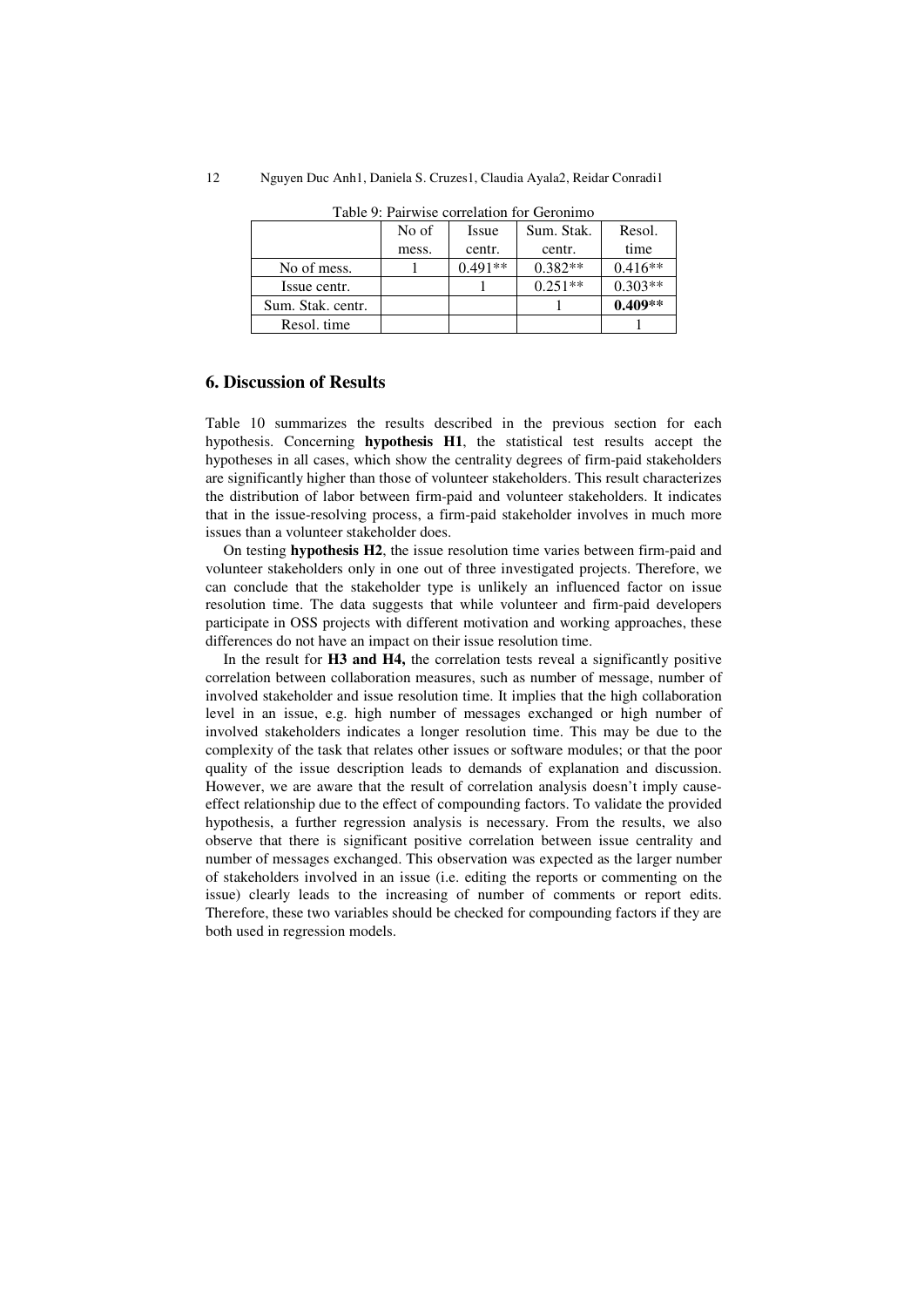| <b>Hypotheses</b> | Нı          | H <sub>2</sub>   | H3              | <b>H4</b>       |
|-------------------|-------------|------------------|-----------------|-----------------|
| Test              | <b>Mann</b> | <b>Mann</b>      | <b>Spearman</b> | <b>Spearman</b> |
|                   | Whitney U   | <b>Whitney U</b> | correlation     | correlation     |
| Geronimo          | Accept      | Accept           | Accept          | Accept          |
| Qt                | Accept      | Reject           | Accept          | Accept          |
| Qpid              | Accept      | Reject           | Accept          | Accept          |

Table 10: Results of Hypotheses testing

# **7. Threats to validity**

One potential threat of the study lies in the division of stakeholders as volunteer or firm-paid. Although there is a major amount of stakeholders whose affiliation are found, there are still some stakeholders with no company information. However vague stakeholders are responsible for a very small portion of issues in general. Therefore, the uncertainty in this stakeholder group would not significantly influence the results. Another main concept is collaboration, which is measured by the number of comments, messages and number of issue-involved stakeholders. Although collaboration between stakeholders can be done via other channels, such as IRC, Skype and face-to-face discussion, issue tracking system and mailing list are the most common discussion means and the most relevant discussion about an issue should be found here. The other concern in the data collection process is the quality of the issue report since the data can be randomly filled in and the occurrence of duplicated reports. However, the quality of report is also an included factor in this study since it might influence the issue resolution time.

Another threat to validity comes from the generality of the research findings. As in many empirical studies of OSS projects, few case studies are definitely not significant enough to generalize what we found to the population of OSS projects. In this study, the cases were thoroughly selected to represent for an active, medium-size and on-going OSS projects.

Confounding factors is an unavoidable threat in a correlational study. The high correlation between number of messages, number of stakeholders and issue resolution time can be caused by a latent variable, not investigated in this study, such as complexity of the issue, or dependencies among issues. Therefore, this concern could be a subject for a future investigation.

### **8. Conclusion and future work**

In this study, we investigated the impact of different types of OSS stakeholders and their collaboration on issue resolution time in three medium-size and ongoing OSS projects. The statistics test result provides some interesting findings for practitioners in OSS development as well as OSS researchers. First, we observed that in firminvolved OSS projects, there is not only a large portion of firm-paid labor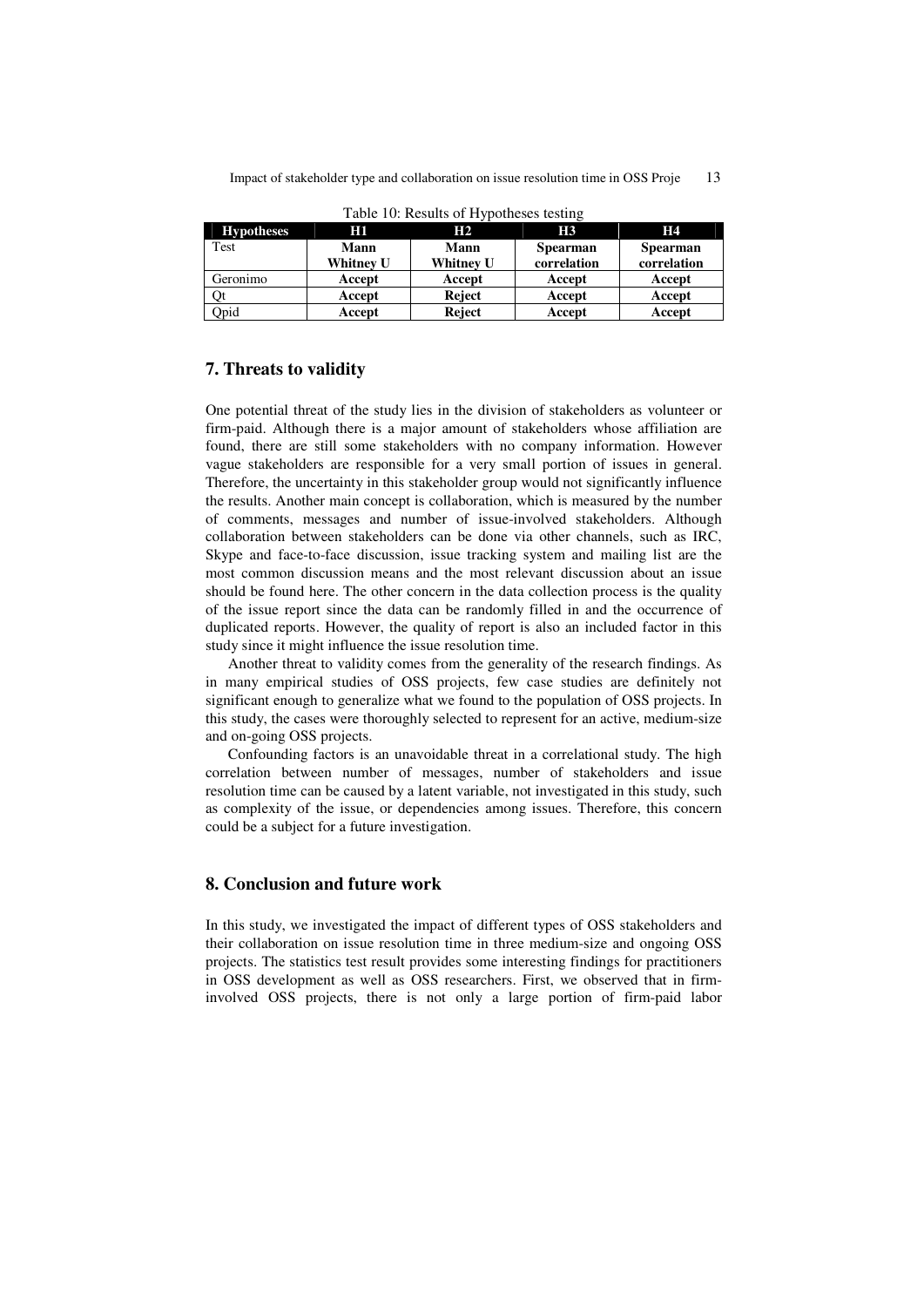contributed on the projects, but also a higher workload on a firm-paid developer than one on a volunteer developer. However, we did not find a difference in issue resolution time between volunteer and firm-paid developers. The result contributes to understanding the distribution of workload and resolving time among volunteer and firm-paid developers.

Second, while there is not enough evidence to show the relationship between a stakeholder as an individual and issue resolution time, we found a significant impact of collaboration among them on issue resolution time. Particularly, the issue with fewer stakeholders is resolved faster than the one with more stakeholders. The issue with less comments and messages are also resolved faster than the ones with more comments. For practitioners, these metrics can be integrated in the issue tracking system or defect repository to provide a recommendation for issue resolving process. Particularly, the collaboration information collected overtime will enable developers being aware of which issue is going to take longer time to resolve. For researchers who want to integrate collaboration measure in software quality or productivity prediction models, they should be aware of not only of the usefulness of number of involved stakeholders, number of exchanged messages but also the compounding effect between them.

The paper contributes to fill in a gap in the literature by providing an empirical investigation of firm-paid participants and their cooperation with others in OSS projects. The findings were supported only by descriptive statistic and correlation analysis and further work should employ regression analysis to validate these findings. The study is also limited by the use of simple SNA metrics, such as the centrality degree. In future, we will explore more SNA metrics to integrate into the model. Besides, the findings are based on only three projects, so the analysis should be replicated with more datasets to generalize conclusions on OSS community.

# **Acknowledgements**

The authors would like to thank Tor Stålhane for his valuable comments and help with checking the statistical procedures.

### **References**

- [1] Abreu, R. and Premraj, R., "How developer communication frequency relates to bug introducing changes," *Proceedings of the joint international and annual ERCIM workshops on Principles of software evolution (IWPSE) and software evolution (Evol) workshops*, Amsterdam, The Netherlands: ACM, 2009, pp. 153-158.
- [2] Anbalagan, P. and Vouk, M., "On predicting the time taken to correct bug reports in open source projects," *Proceedings of IEEE International*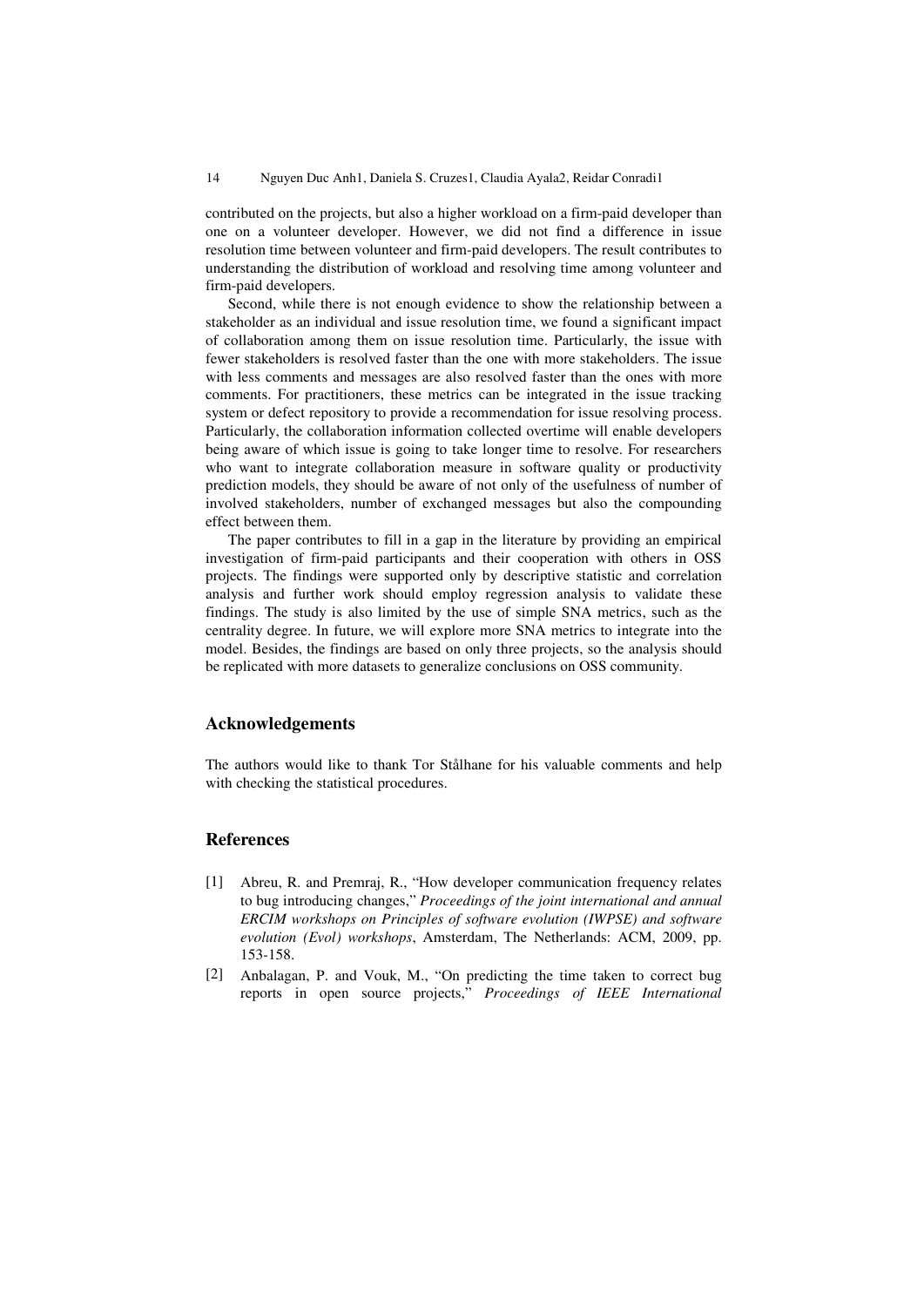*Conference on Software Maintenance, (ICSM09)*, 2009, pp. 523-526.

- [3] Ayala, C.P., Cruzes, D., Hauge, Ø., and Conradi, R., "Five Facts on the Adoption of Open Source Software," *IEEE Software*, vol. 28, 2011, pp. 95-99.
- [4] Berdou, E., "Insiders and outsiders: paid contributors and the dynamics of cooperation in community led F/OS projects," *Open Source Systems*, Springer Boston, 2006, pp. 201-208-208.
- [5] Bettenburg, N. and Hassan, A., "Studying the Impact of Social Structures on Software Quality," *Proceedings of IEEE 18th International Conference on Program Comprehension (ICPC10),* 2010, pp. 124-133.
- [6] Bettenburg, N., Just, S., Schroter, A., Weiss, C., Premraj, R., and Zimmermann, T., "What makes a good bug report?," *Proceedings of 16th ACM SIGSOFT International Symposium on Foundations of software engineering (ESE08),* Atlanta, Georgia: ACM, 2008, pp. 308-318.
- [7] Bird, C., Nagappan, N., Gall, H., Murphy, B., and Devanbu, P., "Putting It All Together: Using Socio-technical Networks to Predict Failures," *Proceedings of 20th IEEE International Symposium on Software Reliability Engineering* (ISSRE09), 2009, pp. 109-119.
- [8] Bonaccorsi, A. and Rossi, C., "Comparing motivations of individual programmers and firms to take part in the open source movement: From community to business," *Knowledge, Technology & Policy*, vol. 18, Dec. 2006, pp. 40-64-64.
- [9] Bonaccorsi, A., Lorenzi, D., Merito, M., Rossi, C., "Business firms' engagement in community projects. Empirical evidence and further developments of the research", *Proceedings of 1st International Workshop on Emerging Trends in FLOSS Research and Development (FLOSS 2007)*, May 21th, Minneapolis, USA, IEEE Computer Society, 2007 pp. 1–5.
- [10] Capra, E., Francalanci, C., Merlo, F., and Rossi-Lamastra, C., "Firms' involvement in Open Source projects: A trade-off between software structural quality and popularity," *Journal of System and Software*, vol. 84, 2011, pp. 144-161.
- [11] Crowston, K., Scozzi, B., "Bug Fixing Practices within Free/Libre Open Source Software Development Teams", *Journal of Database Management* (JDM), 2008, Vol 19. Issue 2, pp 1-30.
- [12] Crowston, K., Wei, K., Li, Q., and Howison, J., "Core and Periphery in Free/Libre and Open Source Software Team Communications," *Proceedings of 39th Annual Hawaii International Conference on System Sciences (HICSS06)*, Vol. 06, IEEE Computer Society, 2006, p. 118.1.
- [13] Devore, J. L., *Probability and Statistics for Engineering and the Sciences*, 6<sup>th</sup> edition, Technometrics, Vol. 46, No. 4., 497.
- [14] Feczak, S., Hossain, L., "Measuring Coordination Gaps of Open Source Groups through Social Networks", *Proceedings of 11th International Conference on Enterprise Information Systems (ICEIS09)*, 2009, pp. 84-90.
- [15] Freeman, L., *The Development of Social Network Analysis*. Vancouver: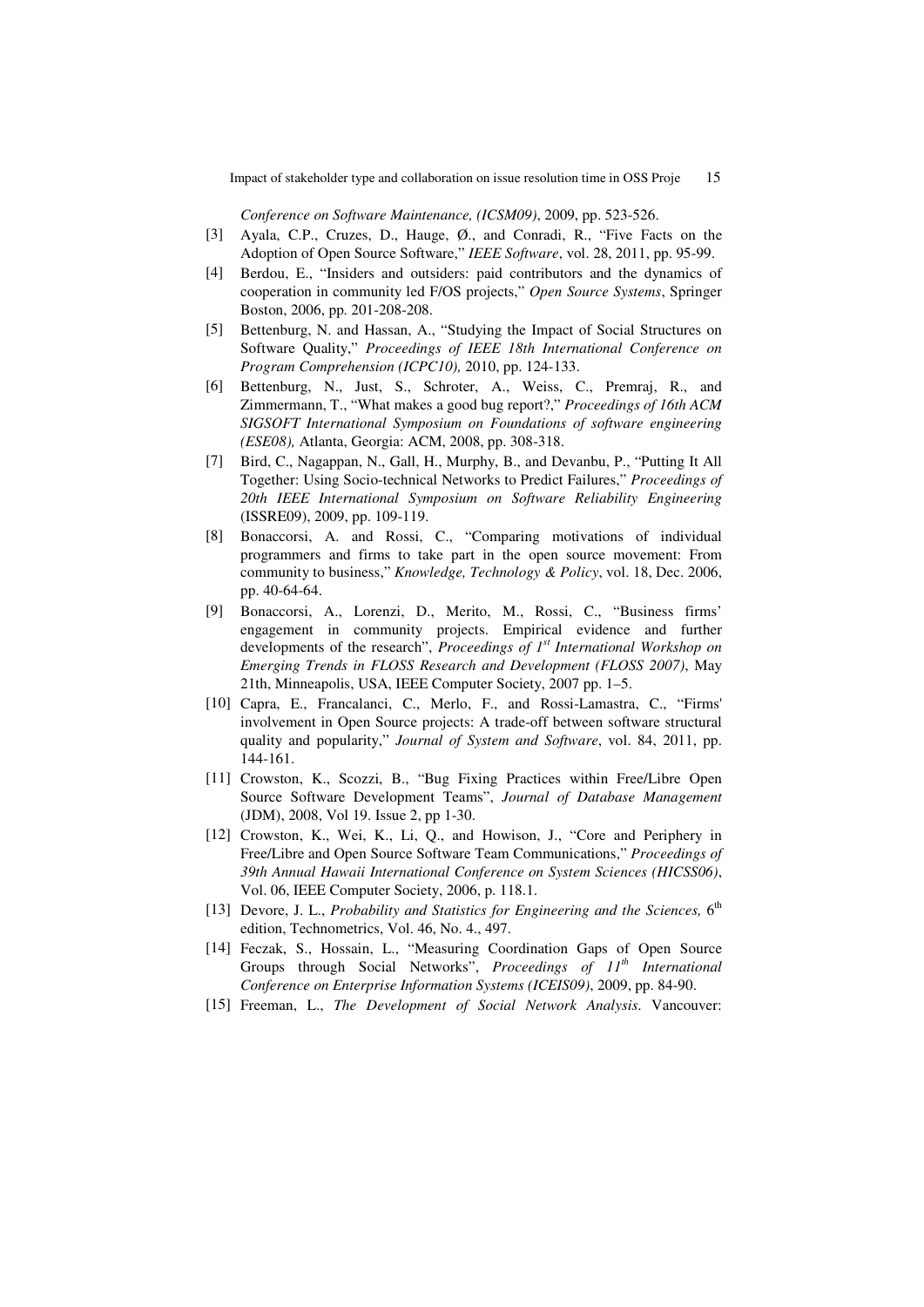Empirical Press, 2006.

- [16] Guo, P.J., Zimmermann, T., Nagappan, N., and Murphy, B., "Characterizing and predicting which bugs get fixed: an empirical study of Microsoft Windows," *Proceedings of 32nd ACM/IEEE International Conference on Software Engineering (ICSE)*, Cape Town, South Africa, 2010, Vol. 1, pp. 495-504.
- [17] Hars, A., Ou, S., "Working for Free? Motivations of Participating in Open Source Projects", *International Journal of Electronic Commerce*, 2002, Vol. 6, pp. 25-39.
- [18] Hauge, Ø., Ayala, C., and Conradi, R., "Adoption of open source software in software-intensive organizations - A systematic literature review," *Journal of Information Software and Technology*, vol. 52, 2010, pp. 1133-1154.
- [19] Hauge, Ø., Sørensen, C., and Conradi, R., "Adoption of Open Source in the Software Industry," *Open Source Development, Communities and Quality,* Springer Boston, 2008, pp. 211-221.
- [20] Henkel, J., "Champions of revealing the role of open source developers in commercial firms", *Journal of Industrial and Corporate Change*, Vol. 18, No. 3. (1 June 2009), pp. 435-471.
- [21] Herbsleb, J.D., "Global Software Engineering: The Future of Socio-technical Coordination," *Proceedings of 29th International Conference on Software Engineering- Future of Software Engineering (ICSE)*, 2007, pp. 188-198.
- [22] Hopkins, WG., "A scale of magnitudes for the effect statistics", *A new view of statistics*, June2002.
- [23] Kagan, S. L., *United we stand: Collaboration for child care and early education services*. New York: Teachers College Press, 1991.
- [24] Lakhani, K. R., Wolf, R., "Why Hackers Do What They Do: Understanding Motivation and Effort in Free/Open Source Software Projects", *Perspectives on Free and Open Source Software*, Cambridge, Mass: MIT Press, 2005.
- [25] Martinez-Romo, J. Robles, G., Gonzalez-Barahona, J., and Perez, M., "Using social network analysis techniques to study collaboration between a FLOSS community and a company", *Open Source Development, Communities and Quality*, 2008, vol 275, pp. 171–186.
- [26] Mattessich, P. W. Murray-Close, M., Monsey, B. R., *Collaboration: What Makes it Work: A review of Research and Literature on Factors Influencing Successful Collaboration*, Amherst H. Wilder Foundation, 2001.
- [27] Meneely, A. and Williams, L., "Secure open source collaboration: an empirical study of linus' law," *Proceedings of 16th ACM conference on Computer and communications security (CCS09),* Illinois, USA, 2009, pp. 453-462.
- [28] Meneely, A., Williams, L., Snipes, W., and Osborne, J., "Predicting failures with developer networks and social network analysis," *Proceedings of 16th ACM SIGSOFT International Symposium on Foundations of software engineering (FSE08),* Atlanta, Georgia, USA, 2008, pp. 13-23.
- [29] Nguyen, T., Adams, B., and Hassan, A., "Studying the impact of dependency